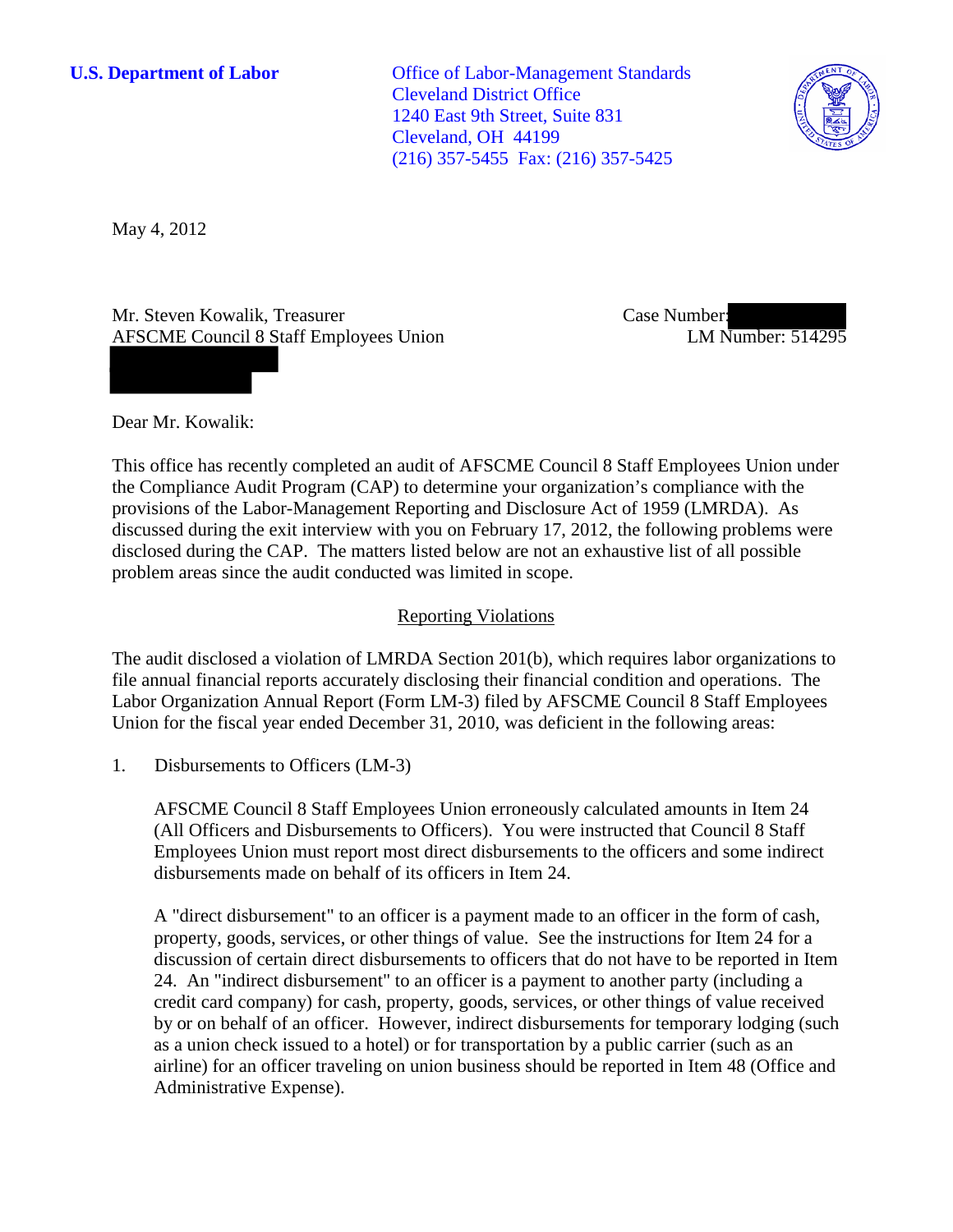Mr. Steven Kowalik May 4, 2012 Page 2 of 3

2. Cash Reconciliation

It appears that the cash figures reported in Item 25 did not disclose all disbursements on the LM-report. In addition, the union erroneously reported the same amounts on the LM-3 Report for the fiscal years ending December 31, 2009 and December 31, 2010. The instructions for Item 25 states that the union should obtain account balances from its books as reconciled to the balances shown on bank statements.

3. Failure to File Bylaws

The audit disclosed a violation of LMRDA Section 201(a), which requires that a union submit a copy of its revised constitution and bylaws with its LM report when it makes changes to its constitution or bylaws. Council 8 Staff Employees Union amended its constitution and bylaws in 2008**,** but did not file a copy with its LM report for that year.

Council 8 Staff Employees Union has now filed a copy of its bylaws.

4. Underreported Expenses

Council 8 Staff Employees Union did not report all expenses on the 2010 LM-3 report because you did not know which Line Item to record the amount. For example, hotel expenses that were paid for all the officers, jackets for new members, and food for officers during an executive board meeting were omitted from the 2010 LM-3 Report. All these expenses were paid to the vendor with a union check. Hotel expenses for officers and food for executive board meetings should be reported in Item 48 (Office and Administrative Expense). In addition, the jackets that were purchased for new members must be reported in Item 52 (Purchase of Investments and Fixed Assets). All expenses incurred by the union must be reported on the LM report.

Council 8 Staff Employees Union must file an amended Form LM-3 for the fiscal years ending December 31, 2009 and December 31, 2010, to correct the deficient items discussed above. I provided you with a blank form and instructions, and advised you that the reporting forms and instructions are available on the OLMS website (www.olms.dol.gov). The amended Form LM-3 should be submitted to this office at the above address as soon as possible, but not later than May 25, 2012. Before filing, review the report thoroughly to be sure it is complete, accurate, and signed properly with original signatures.